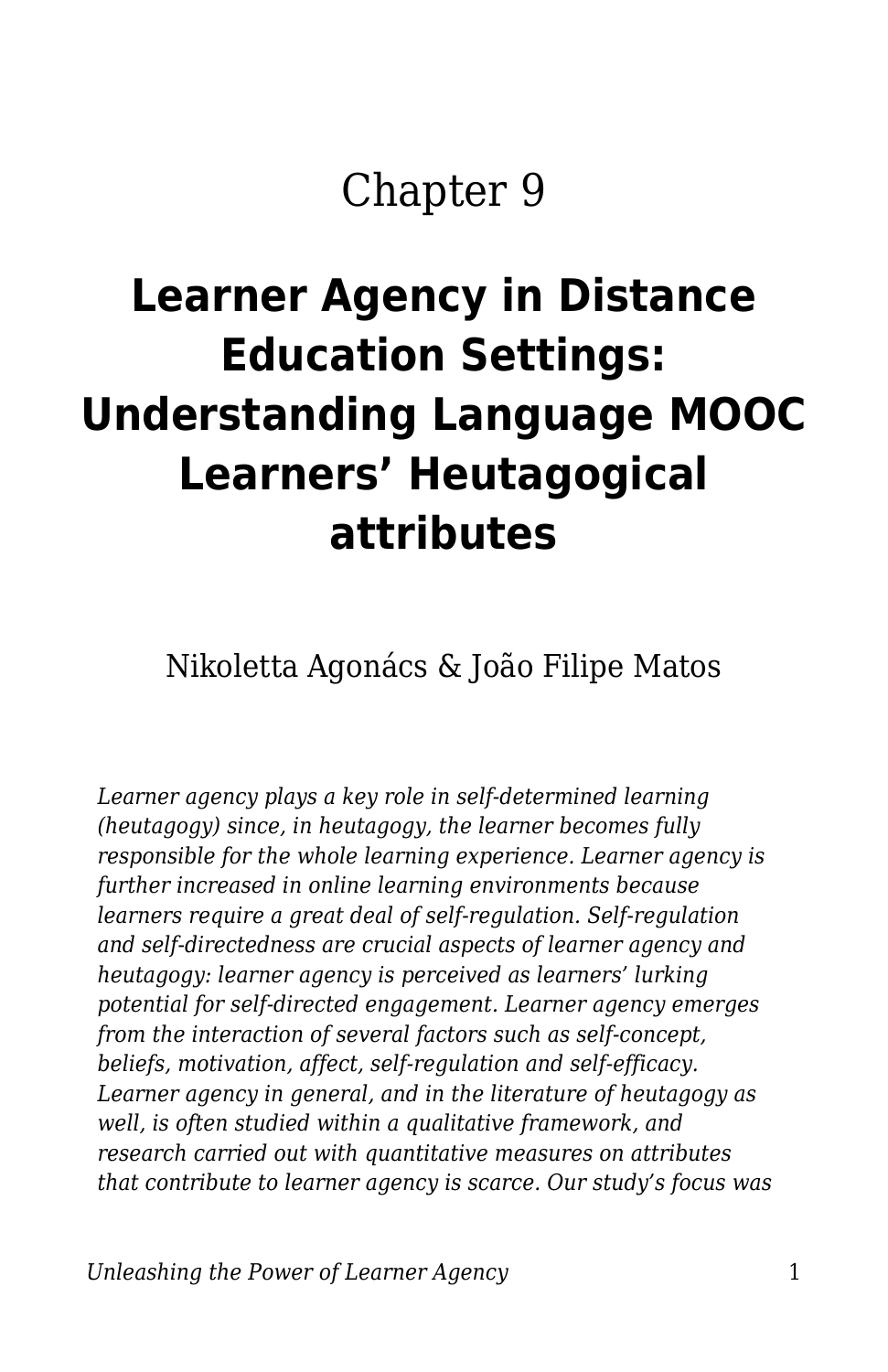*to understand which attributes among self-efficacy, selfreflection and insight, and internet skills were statistically significant contributors to self-directed learning readiness of Language MOOC learners. Our findings highlighted that insight and self-efficacy were the most important predictors of learners' readiness for self-directed learning. As a result of this study, we propose a framework based on the empirical findings and the theory of heutagogy to help educational designers and course owners enhance learners' self-directed and self-determined learning attributes.*

### **Introduction: MOOCs as heutagogical in essence**

In an era when it is explicitly assumed that learning is no longer limited to the years of formal schooling but is envisaged as a lifelong process, massive open online courses (MOOCs) promised to fulfil (at least part of) the educational need of our postmodern society. Indeed, MOOCs are offering unrestrictive and unselective educational opportunities to learners worldwide. Online education has existed for many years globally as education institutions and private providers have tried to find ways to expand their markets. However, MOOCs brought in high-quality content from many prestigious institutions of higher education and structured the content into a course format through third-party providers such as Coursera, edX, Udacity, and FutureLearn, among others (Baggaley, 2013; Pappano, 2012).

Despite MOOCs claiming to be "democratisers of education", they seem to have failed to achieve that role so far (Reich & Ruipérez-Valiente 2019). The identification of the source of that failure remains a crucial issue, though researchers have argued that one of the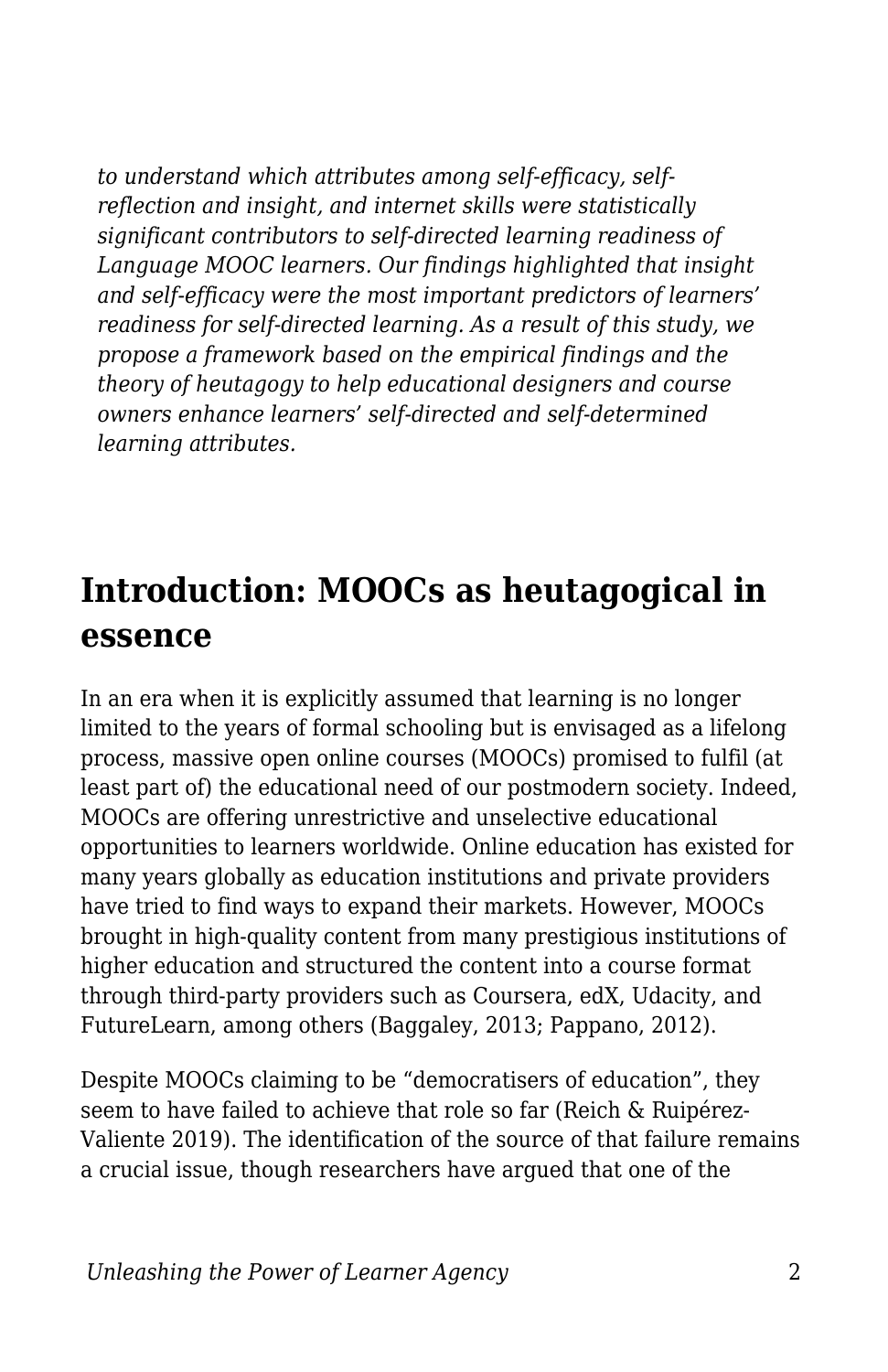reasons can be lack of skills (Beaven et al., 2014; Khalil & Ebner, 2014). MOOCs are different from other e-learning resources because of their massive and open nature (Terras & Ramsay, 2015). The learning situations based on MOOCs make more apparent the mediation role (in Vygotskian terms) (Vygotsky, 1986) of the resources used by learners. In the absence of the trainer/teacher, the learner's locus of control clearly shifts from the provider (the trainer/teacher) to themselves, thereby creating the need for their awareness of power and control over their learning so they become fully responsible for their own learning. If learners do not possess the relevant skills and do not become active agents of the learning experience to face such a shift that MOOCs represent, MOOCs will not be "open" to them (Terras & Ramsay, 2015).

According to Glassner and Back (2020), heutagogy is introduced when the intention is to empower people to become autonomous agents as learners, to motivate and stimulate learners to learn in a meaningful way and to help to bridge the gap between the hyperconnected social world and formal education. The fundamental and crucial idea is that, provided the proper environment, people could learn and be selfdetermined (Hase & Kenyon, 2007). Interestingly, most of the literature focusing on independent and autonomous learning in MOOCs employs the concepts of self-directed and/or self-regulated learning. Although, Terras and Ramsay (2015) have a different perspective, and they advocate that a heutagogical perspective is necessary to understand MOOC learners' psychological characteristics and that 'a heutagogical approach is well suited to MOOCs as it supports learners-generated content and self-direction in terms of learning path and information discovery' (p.480).

The MOOC structure is intentionally pre-defined, putting the responsibility on the learner as an adaptive organism. Therefore, an active role for the learner is highly relevant for learning in MOOCs. Pegrum (2009) calls for the development of participatory literacy, which is closely linked to the creation and sharing of user-generated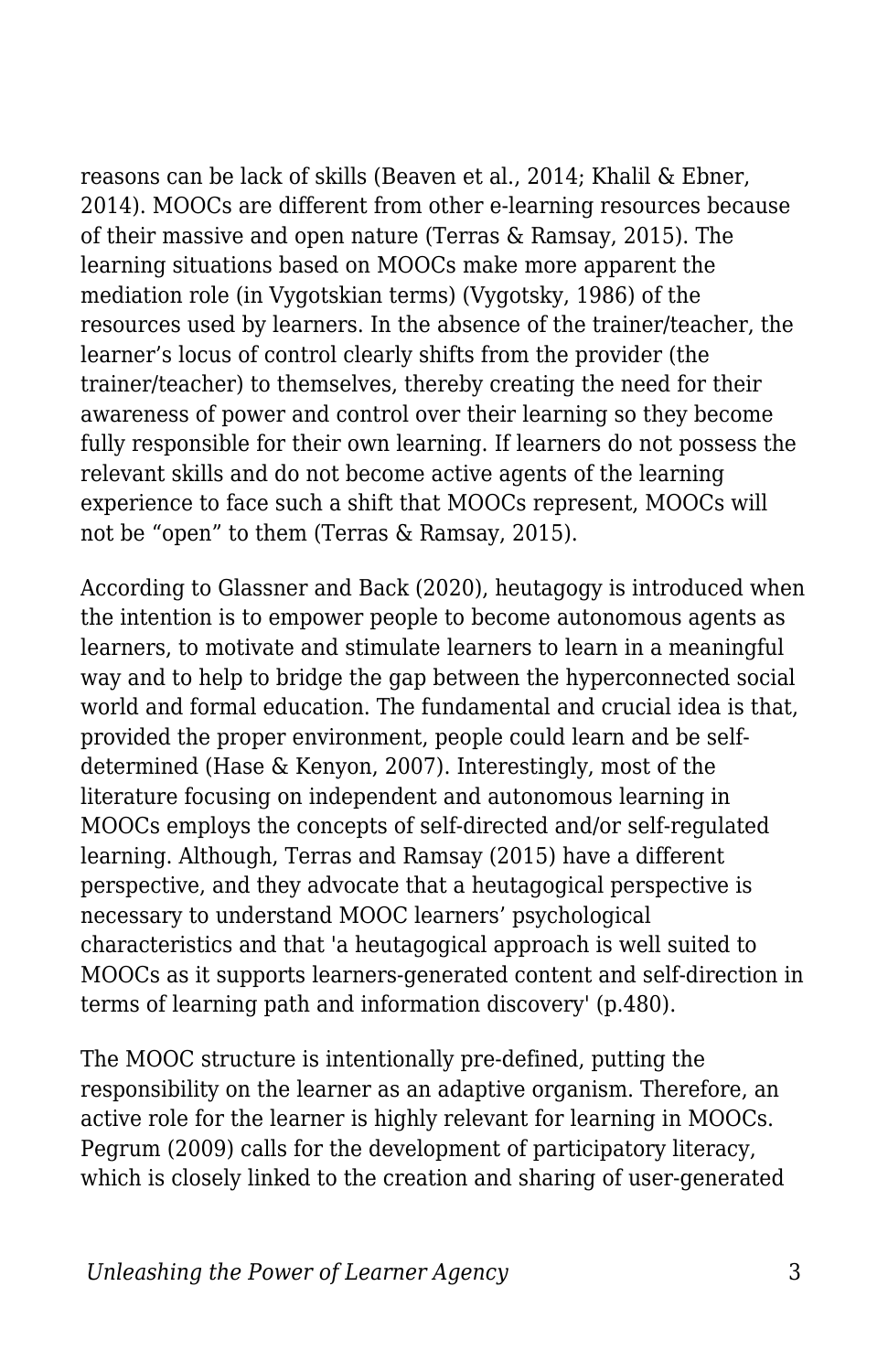content: although, the concept of participation per se entails more than creating and sharing. One must note that skill or competent action is not grounded in individual accumulation of knowledge. Instead, agency is defined in the context of action, and it is generated in the web of social relations and human artefacts that define the context of action. At the same time, engagement affords the power (and provides conditions) to shape the context in which the learner can construct and experience an identity of competence. Competence is a necessary ability for a learner to act effectively and efficiently to cope with tasks and problems. Connecting competence to the idea of an 'ability to act' echoes the structuring concept of capability and implies that the learner has legitimacy to act. Research suggests that, "a major problem with MOOCs is the lack of sustained engagement" (Terras & Ramsay, 2015, p. 477) and, therefore, claims that the burden of regulating and structuring learning is carried mostly by the student rather than by the instructor. This again calls for increased responsibility of the learner for engagement and participation, bringing in the associated need for certain competencies or skills.

Two fundamental ideas constitute the rationale to claim a heutagogical perspective when addressing MOOC-based learning. Firstly, the variability of learning profiles of MOOC attendants makes it impossible to accommodate the format, content, and rhythm to a one-size-fits-all model, then transposing a large part of responsibility of adaptation to the learner. Secondly, the flexibility affordances of a heutagogical approach faces the issue of conquering the learner and creating conditions for their very personal and individual engagement in action. This learner-driven approach seems particularly applicable to MOOCs, knowing that the variability of learners' profiles is perhaps the widest, which is the most complex challenge faced by MOOC designers. A heutagogical approach affords the necessary expansive flexibility required to support a student body whose motivations for engagement are largely uncharted. Moreover, Terras and Ramsay (2015) argue that the heutagogical approach 'supports the detailed consideration of individual learners' psychological attributes, skills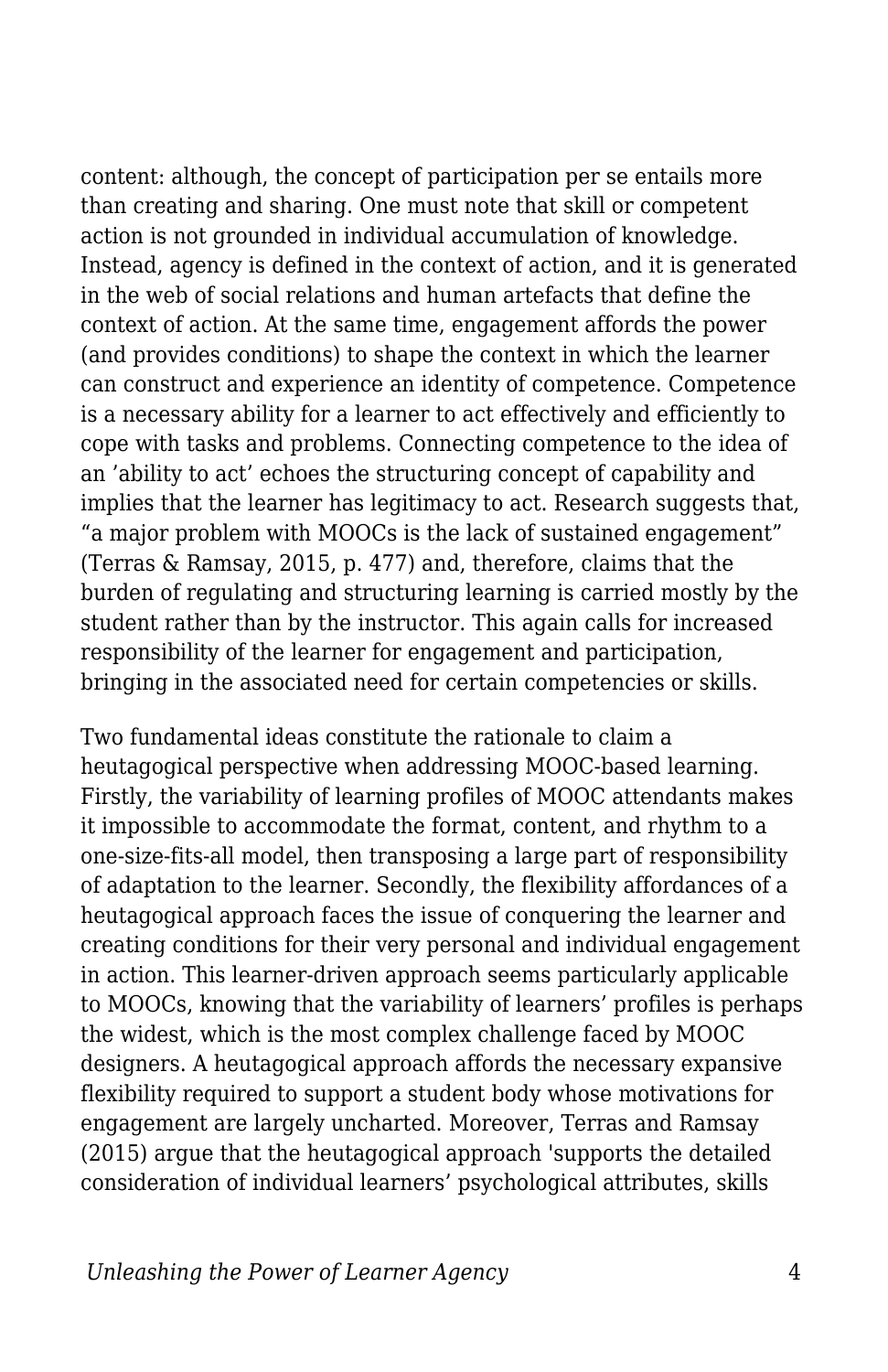and preferences and thereby highlights the importance of considering the psychological constructs that explain learner behaviour' (p.483), which is essential to effective MOOC design.

In this chapter, we focus on the implications of applying a heutagogical perspective on a Language MOOC (LMOOC) learning environment and gaining insight into the psychological profile of LMOOC learners from a heutagogical perspective.

### **Implications of heutagogy for foreign language acquisition and teaching**

The literature on foreign language learning and teaching using a heutagogical approach is extremely scarce. We found no studies, neither theoretical nor empirical, that employed heutagogy in a foreign language learning environment. This scarcity can be understood and explained through some interesting facts about the status of the two research fields.

On the one hand, heutagogy has been strongly and recently linked to distance education and online learning, as well as to the online environment and digital technologies. On the other hand, the role and application of information and communication technologies in language learning – the so-called computer assisted language learning (CALL) – is a relatively new area for language learners, teachers and scholars (Tafazoli & Golshan, 2014; Zhou, 2018). However, CALL research has been rapidly evolving. Soon after the rise of MOOCs, a separate subfield of research has emerged, namely Language MOOCs (LMOOCs) (Bárcena & Martín-Monje, 2014), which increases the need and interest to understand better the potential and implications of heutagogy in foreign language learning in online environments.

Heutagogy has potential for foreign language learning, especially in the globalized 21st-century social world where communicating in a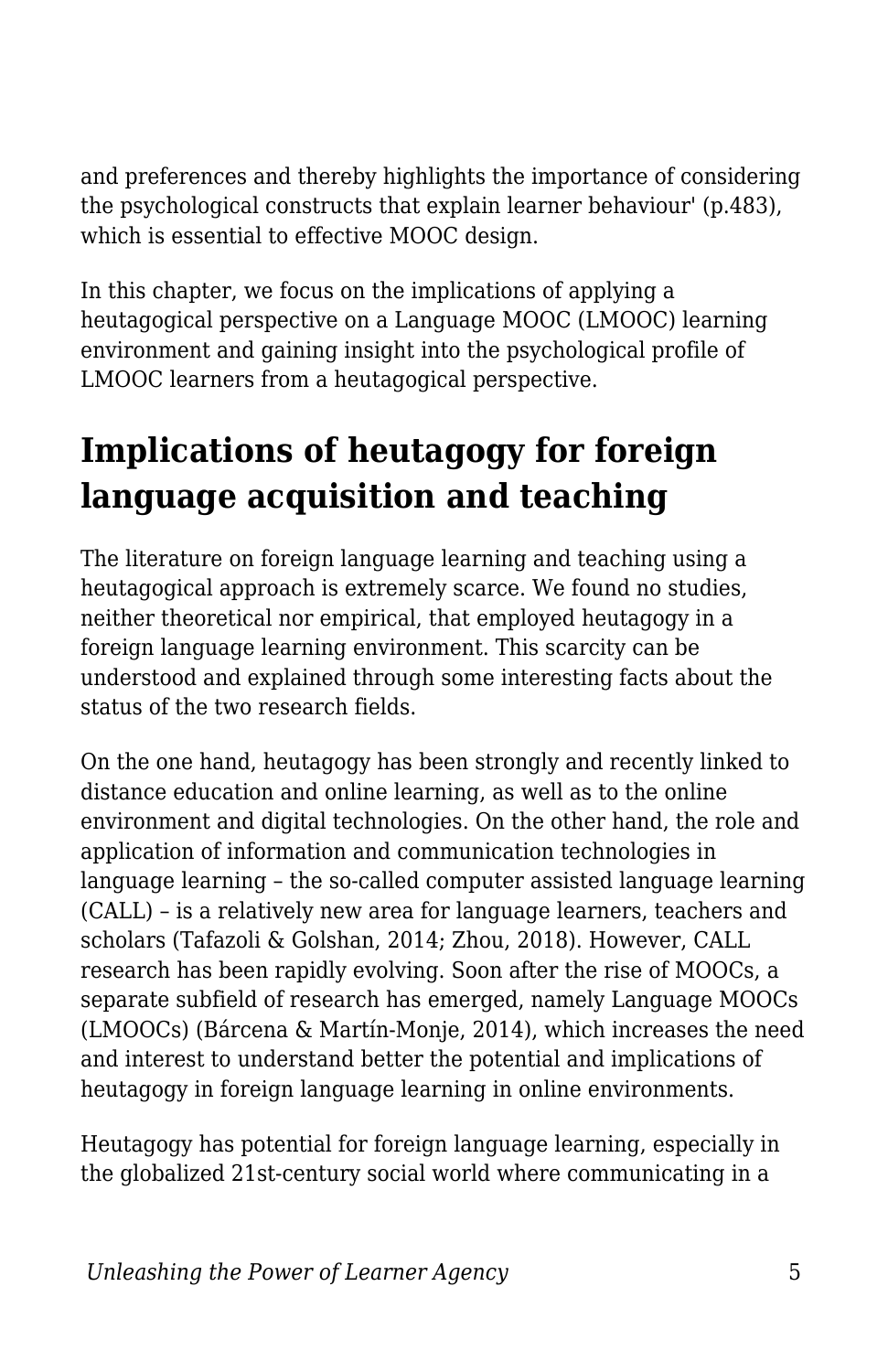foreign language permeates most economic and work contexts. In the current globalized world, where low-cost airline companies make travelling more affordable and the world wide web makes international connections easier, speaking foreign languages is already a prerequisite for success. Acquiring a foreign language is no longer a luxury: it has long become a necessity. Although the need for acquiring foreign languages has increased, the time available for learning has been continuously diminishing. Language learners need to acquire language skills faster and often work through autonomous learning approaches. They unwittingly become responsible for acquiring the language due to social (and often professional) pressure and hence they become very active agents of their learning experiences. Moreover, existing language learning applications, LMOOCs and direct exposure to authentic materials $[1]$ through the web not only contribute but also induce learners to have more agency in the foreign language acquisition process. The importance of learner agency in language learning has been recognised by sociocultural theorists (Xiao, 2014), that is, learners indeed are actively seeking linguistic competence and non-linguistic outcomes instead of waiting passively to be taught.

<span id="page-5-0"></span>Today's language learners' needs point mainly to communication skills, which is also accompanied by today's trend of communicative language teaching (CLT) and by the existing frameworks for language acquisition, for example, the Common European Framework of Reference for Languages (CEFR). The collective aim is to be able to communicate efficiently as soon as possible. Being exposed to and exposing learners to authentic materials and contexts highly contribute to (communicative) language skill acquisition.

Noted language theorists have proposed that there are two separate actions while learning a language: spontaneous and studied (Krashen, 1985; Nation, 2001; Palmer, 1921). According to Palmer (1921), spontaneous language abilities are those that are acquired subconsciously and lead to more natural spoken language. Krashen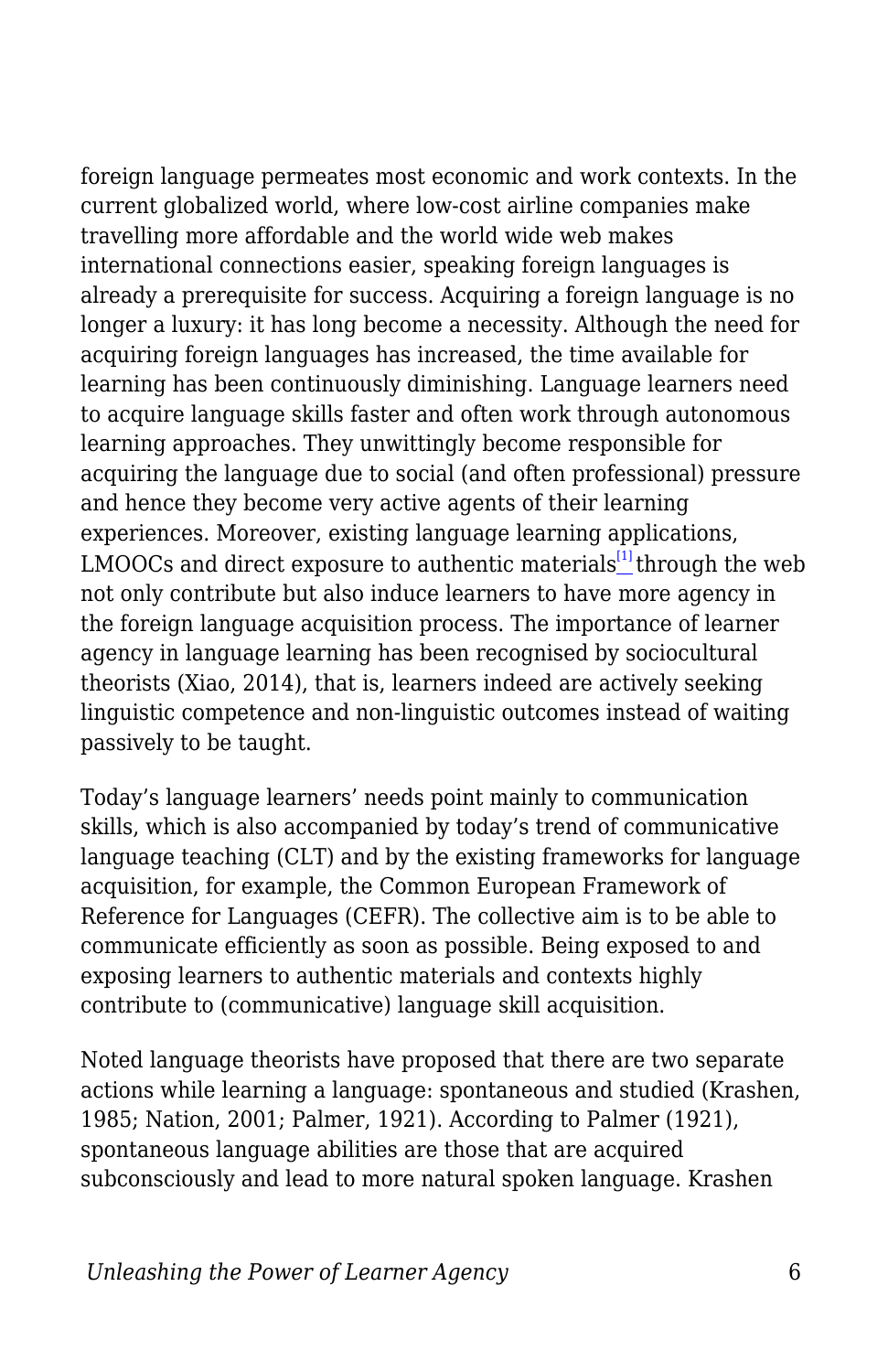(1985) claims that the subconsciously acquired language skills are easily used in conversation. Oppositely, studied and learned language skills that are acquired in academic settings where the emphasis usually is on structured grammar and vocabulary are more difficult to access and recall in spontaneous conversations (Pagnotta, 2016). For this reason, spontaneous language use and learning are essential for today's language learners who seek to successfully communicate in every situation. But how does the spontaneity of language learning relate to heutagogy, and how and why can a heutagogical approach to language learning be beneficial?

One of heutagogy's central principles is capability. Capability is one's ability to use the acquired skills and competencies in both new and familiar situations (Hase & Tay, 2004). In an online or technologymediated language learning context, capability development can only occur in authentic environments. Learners acquire certain language skills mostly in a (semi) formal environment such as an online course or application, which becomes the well-known context of language use for them. To develop capability, learners need to apply the acquired skills in novel situations, which, in this case, emerge mainly in an authentic environment. Using the language outside of the formal learning environment contributes to spontaneous language learning, which as we have argued above, will then contribute to a more natural spoken language (communication). Learners subconsciously and informally acquire new knowledge in the authentic environment, which potentially leads to a more fluid spontaneous conversation.

Self-determined learning (heutagogy) can boost online language learning, because when adult learners have the opportunity to selfreflect and create their own study plan, the experience has a positive impact on their motivation and performance in the target language (Fengning, 2012; Christophersen, Elstad and Turmo, 2011). Heutagogy gives enough freedom to online learners to plan their own learning trajectories and prepare their own, personal study plans. Double- and triple-loop learning (metacognition) allow the learner to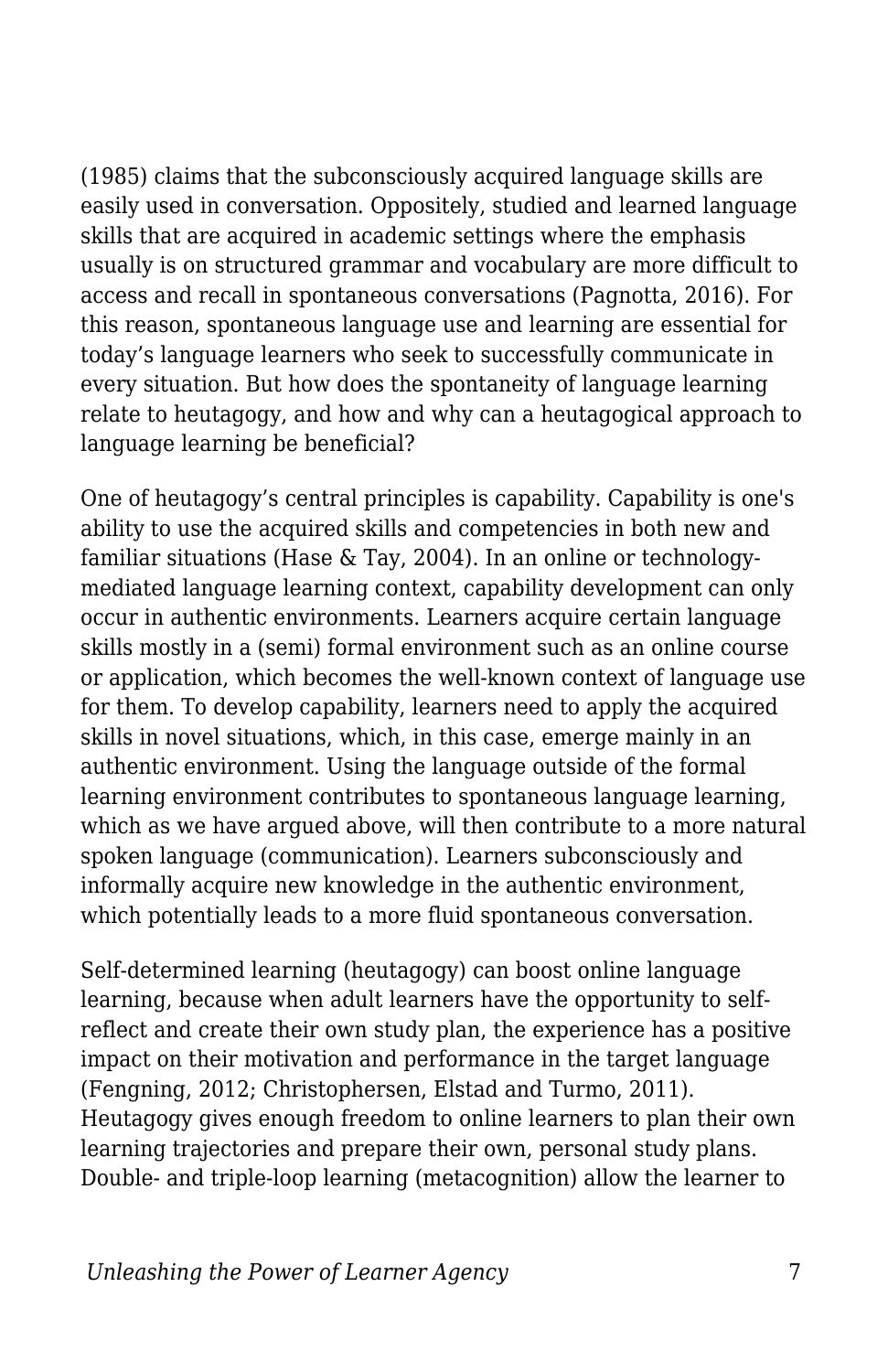have a deeper insight into their learning needs and to create adequate study plans to achieve their learning objectives.

As we have seen, applying a heutagogical approach can be beneficial in both contexts: MOOCs and foreign language learning. Intending to dig deeper in this topic, we conducted a study in an LMOOC environment. We aimed to map the psychosocial and cognitive profile of learners by applying heutagogical attributes to discover which attributes are the most influential to learners' self-directed learning readiness. We also wanted to understand LMOOC learners' linguistic competencies, their language learning preferences, and gain insight into their capability development. The final output of the research was a framework for designing LMOOCs that considered both learners' psychosocial and cognitive profile as well as their language learning preferences.

### **LMOOC learners psychosocial and cognitive profile and their language learning preferences: A mixed methods correlational study**

We conducted a mixed methods study where five heutagogical attributes – namely *self-directed learning readiness, self-efficacy, selfreflection and insight*, and five *internet skills* – were measured and the most influential skills were determined through statistical analysis. Qualitative data was collected on learners' preferred language activity types and their capability development (i.e., on their language use outside of the course context). The study was carried out between September 2018 and April 2019 in two separate Italian language MOOCs provided by Wellesley College on the edX platform (www.edx.org). Quantitative and qualitative questionnaires were administered separately. The quantitative survey resulted in 1140 valid answers from a total of 1849 administered questionnaires. For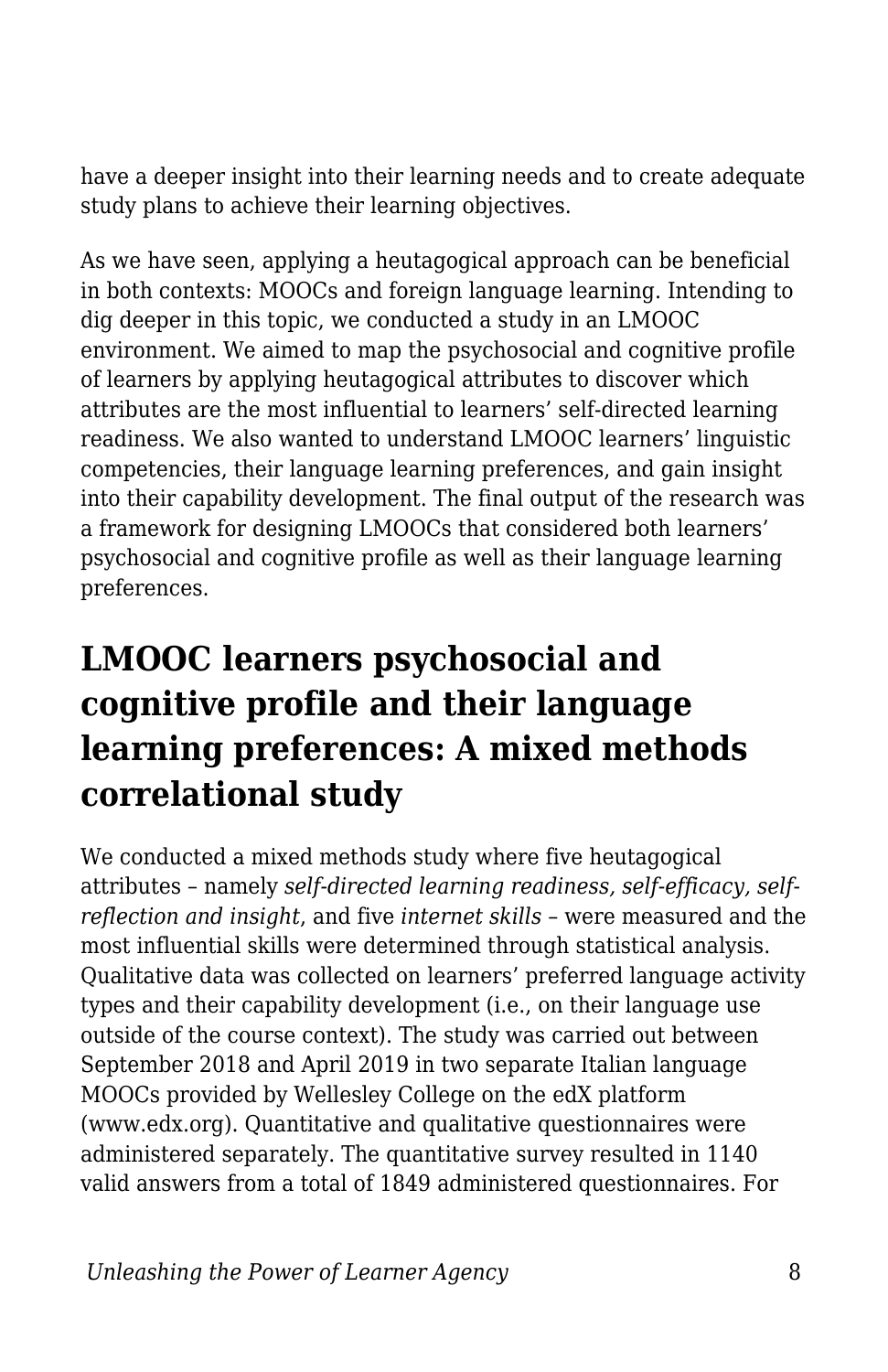the open-ended questions, we obtained 147 answers to one question and 138 for a second. The detailed description of the research and results are published elsewhere for the interested reader (Agonács et al., 2019, 2020). Here, we present a summary of our main findings.

Our first observation was that, based on measures of a combined skill set, most of the participants fell into the moderate and low selfdetermined learners' groups. Only a tiny portion (a little more than 4% of the valid sample) was found to be highly self-determined. Moreover, our results confirmed that "*self-efficacy* is the very foundation of human agency" (Xiao, 2014, p. 5) since it was found to be the most influential variable of self-directed learning readiness.

We also understood that *insight* is a strong influencing variable and consistent through the three groups. Self-directedness, indeed, implicates metacognition. When learners are aware of their progress in language learning, they become confident and develop a strong sense of self-efficacy (Xiao, 2014). Both confidence and self-efficacy are the pillars of capability development. For learners to become aware of their own progress, there is a need for metacognition. However, surprisingly, according to our results, the clarity of one's knowledge about him or herself (i.e. insight) is more important than the process of or engagement in self-reflecting. The proactive approach to learning (monitoring, reflecting, acting) is important, and learners do need to reflect on the learning experience continuously. However, if they do not clearly understand the progress they make and which areas are needed strengthening, the reflective process itself does not seem to have a very significant impact on their readiness for self-directed learning.

As for the qualitative string of the study, we understood that learners prefer and engage more in receptive activities than productive or interactive activities. We observed this tendency also in cases when the learner's learning objective was to be able to produce the language. Moreover, for learners, activities directly related to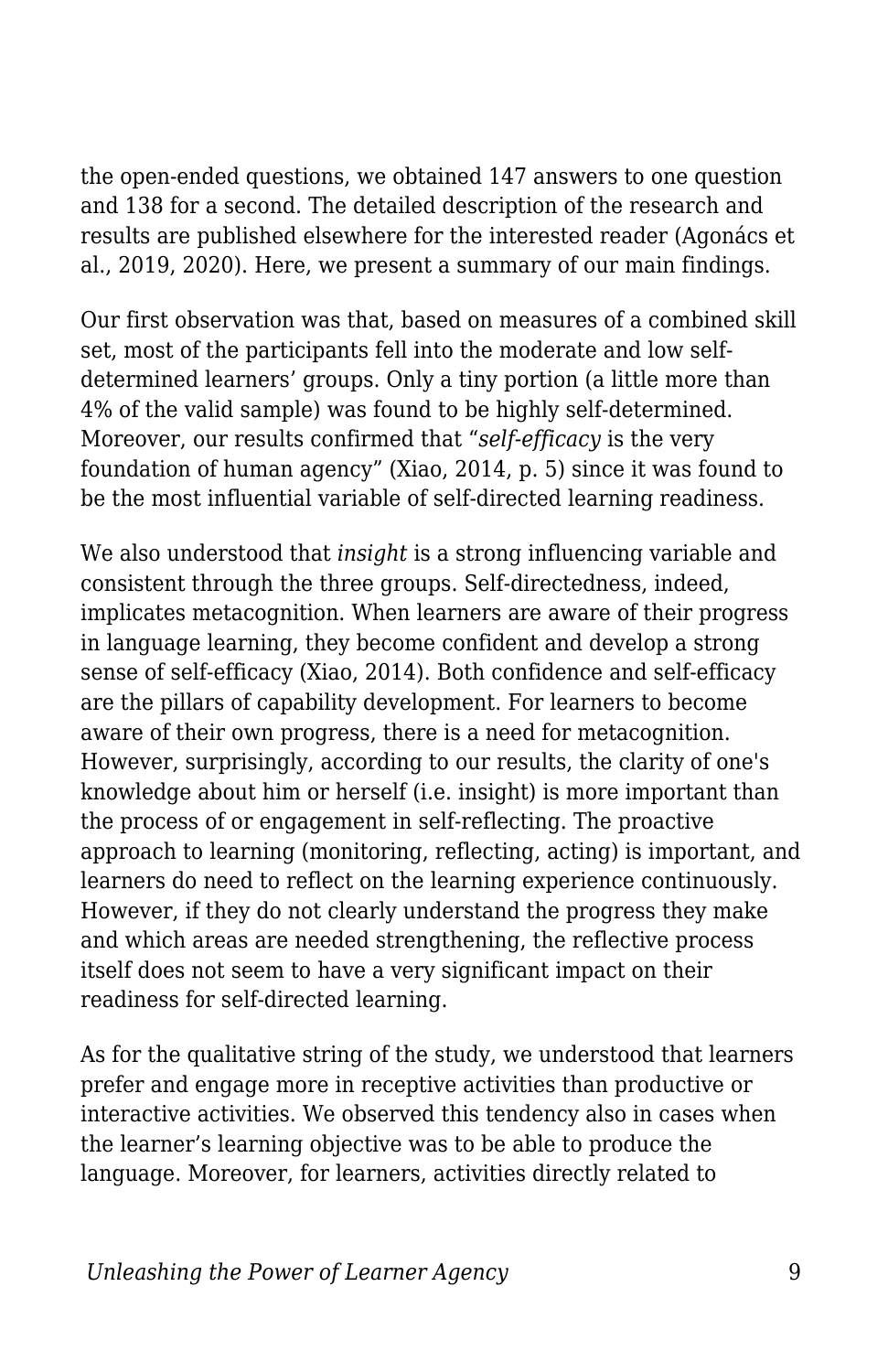linguistic (grammatical and lexical) competencies have great importance in language acquisition. Therefore, we observed a dissonance – clearly outlined in learners' reflections – between their need for communicative competences (speaking) and their preference for receptive activity types.

Based on our main findings, we outlined some important suggestions that can help MOOC designers and providers in how to help learners go through a learning journey in an LMOOC successfully; how to enhance their skill set and help them become self-determined learners and to prepare them for a more communicative language learning approach.

### **Framework for LMOOCs based on heutagogical principles and our empirical results**

The main findings of our study revealed that most LMOOC learners not only lack self-determined skills but also have a preference for a more structured and more traditional way of learning a foreign language. As outlined above, most of the currently existing (L)MOOCs focus mainly on the delivery of content and are not designed to enhance learners' skill profile. Because MOOCs are heutagogical in their nature, the LMOOC design should be driven by the design elements of heutagogy (create, share, connect, explore, collaborate, reflect) and learners' psychosocial and cognitive profile should also be considered. From the other hand, learners' language learning preference for a more traditional and structured model should not be ignored either, when designing LMOOCs (see Figure 1). Enhancing learners' skills profile will likely contribute to stronger heutagogical (self-determined) learning, which could possibly have a significant impact on retention and engagement in MOOCs. (The conceptual framework and design suggestions are summarized in Figure 1.)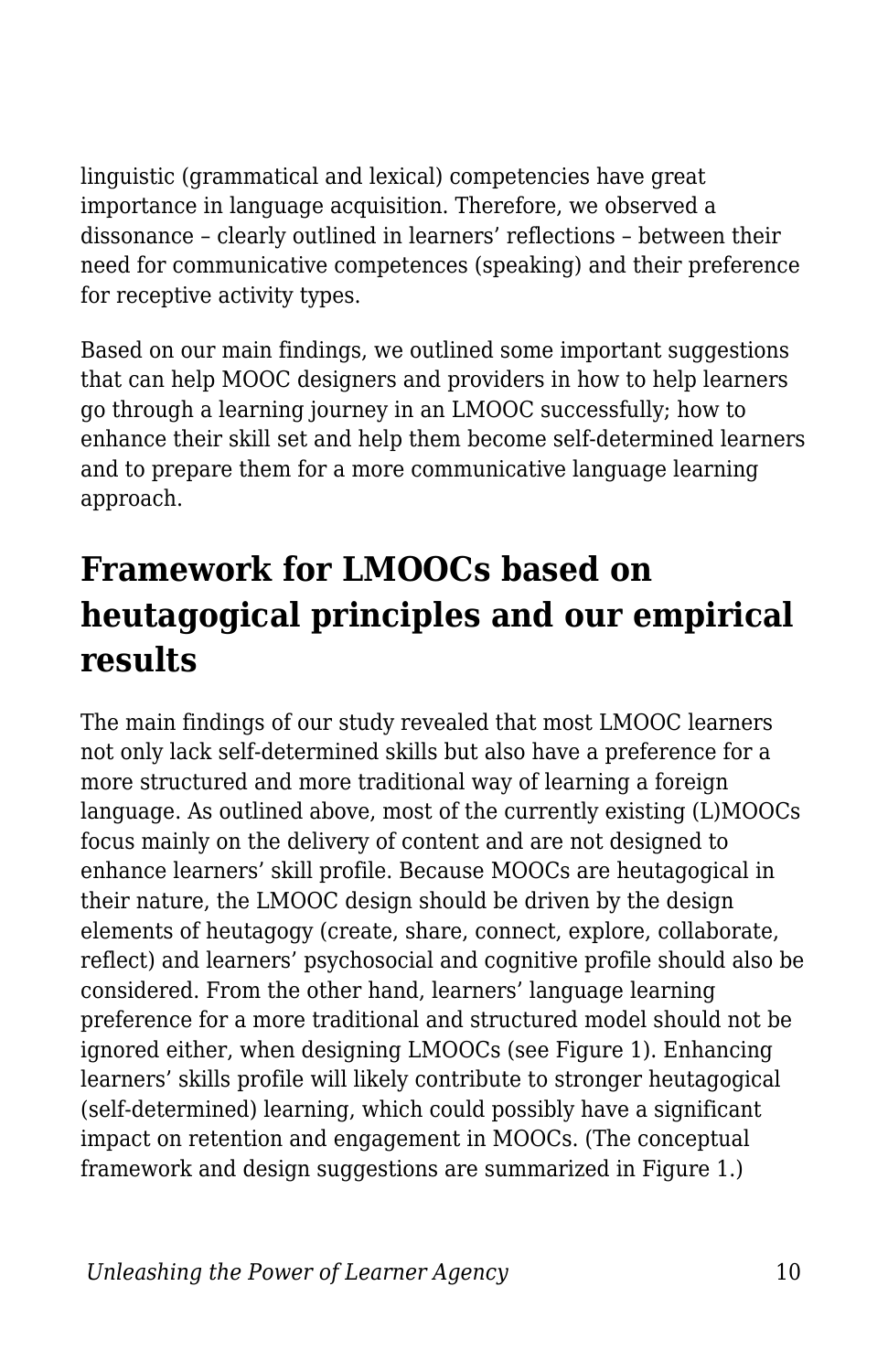### **How to enhance self-efficacy**

In order to help learners engage more in communicative language activities, clear *orientations* should be given on CLT, and instructors may have to help students understand some empirically proven principles of L2 (as suggested by Brown, 2009). Clear instructions should also be given on how to interact (e.g., types of comments and feedback that are beneficial in the forum activity or peer-to-peer review). The question of strategic orientation of learners should be taken seriously because clear orientation can improve learners' selfefficacy (as hinted by Hodges, 2016).

Figure 1

Conceptual framework and design suggestions



Moreover, for learners, *feedback* does have importance. Feedback options in a massive environment are currently quite limited to simple automatic (frequently yes and no) answers. Corrective feedback is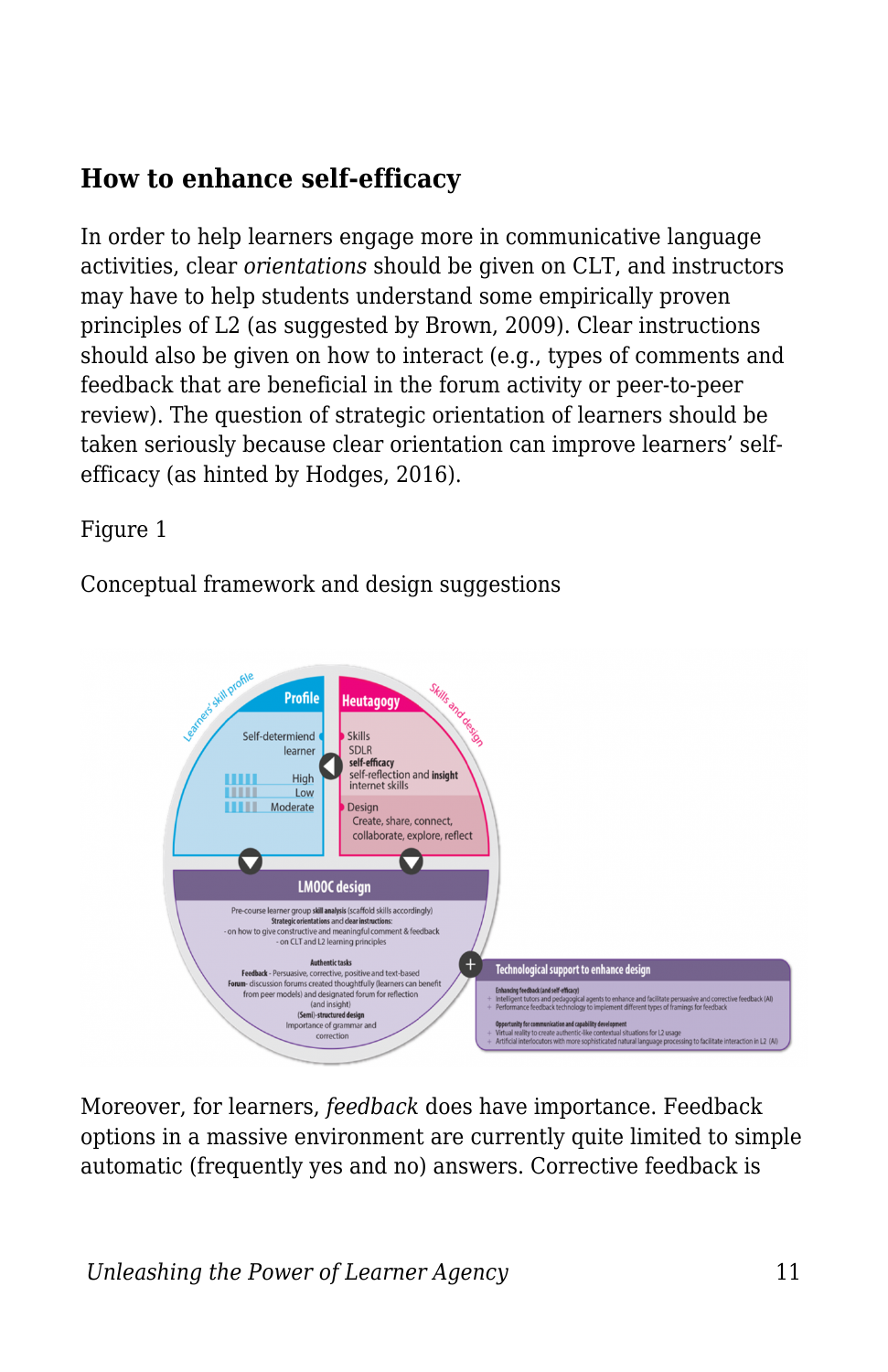essential not only because learners can gain confidence (which is necessary for capability development), but also because persuasive feedback can enhance positive self-efficacy (Hodges, 2016).

### **How to enhance insight**

It is interesting, though is understandable from a theoretical point of view, that insight (but not engagement in or motivation for selfreflection) is an influencing factor for self-directed and selfdetermined learning. Insight means that learners have a clear understanding of their thoughts, feelings, and behaviour. Roberts and Stark (2008) have already called attention to the fact that the selfreflection process itself does not necessarily lead to insight. Therefore, even if learners are motivated to reflect, and they do engage in a reflective process, may not gain insight. For that reason, it is crucial to guide and help learners *how to reflect* efficiently. Developing insight of learners in a MOOC can be challenging, though can be viable through providing a designated space where they can share their strategies, difficulties, and successes that encounter during the learning and reflecting process and get persuasive and constructive feedback from a specialised tutor.

### **How to alleviate the dissonance between learner's preferences for a more traditional approach and their actual needs pointing to communicative language competencies**

Learners' learning preferences need to be understood, and design should be developed accordingly. It is important to enhance LMOOC learners' engagement in *productive and interactive activities* (such as forums, speaking or writing activities); however, during design it has to be kept in mind that learners still have a preference for activities that teach the formal structure of the language. For that reason, a coherent and consistent structure is an important design aspect for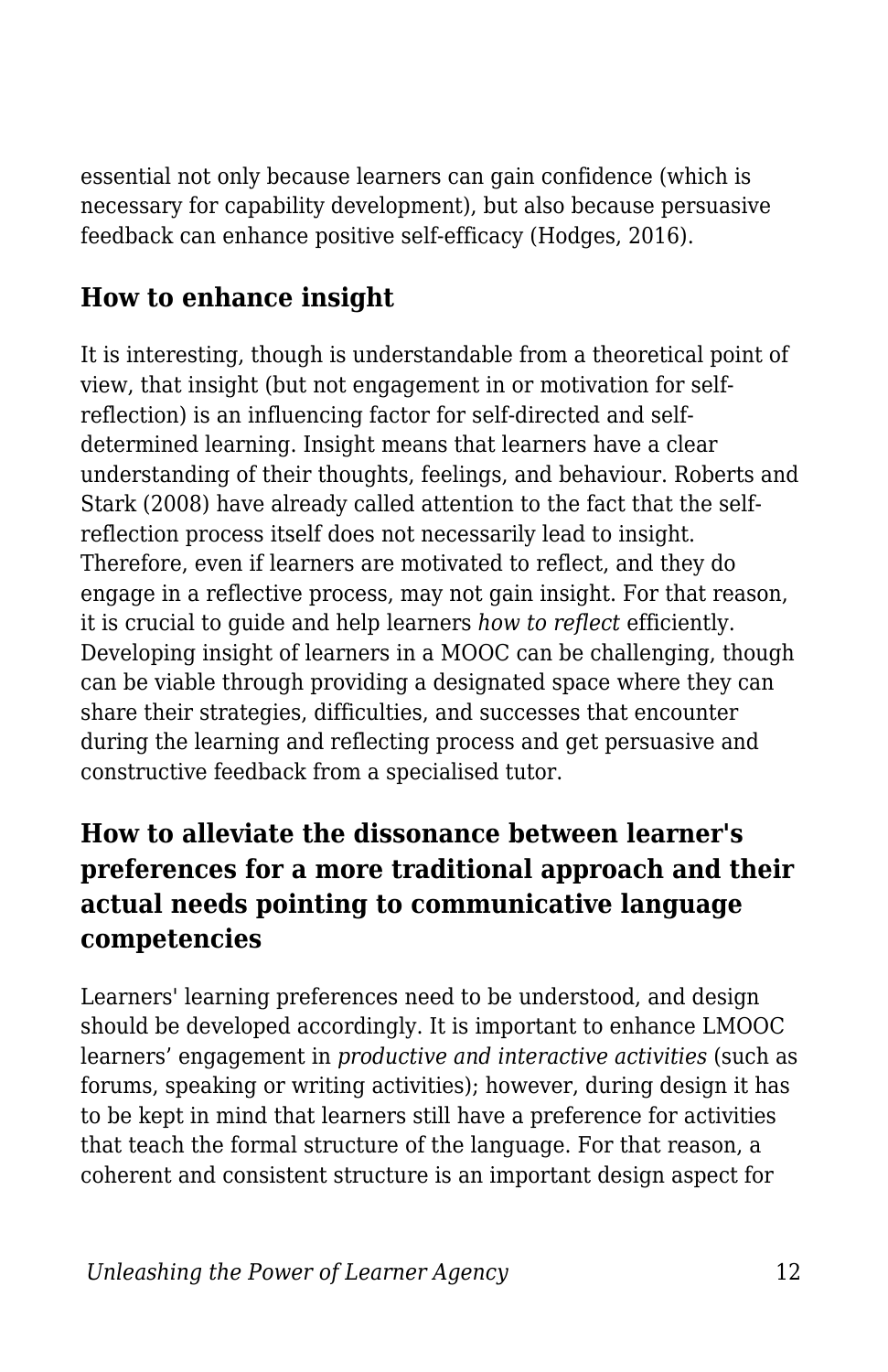LMOOCs. Though "language is about communication, and there is nothing more motivating than being able to use one's newly acquired language skills in an authentic environment" (Perifanou, 2014, para. 23). As mentioned above, authentic environments are good for spontaneous language learning and use. For that reason, the opportunity for language use in authentic environments should be provided, and language use should be encouraged to further enhance learners' communicative language skills. Foreign language use in authentic environments is extremely important not only for enhancing communicative language competencies but also because it contributes to capability development.

### **What the future holds for online education**

The landscape of online education is rapidly changing. In many cultures, the pressure of everyday life has made it clear that the two variables, space and time, have taken priority in learners' decisions regarding training and education.

From the learner's point of view, space and time for training started to be questioned, as learners realised the benefits of their time flexibility when taking courses online and became aware of the fact that online social presence brings new dimensions to the traditional face-to-face training format. The current confinement rules in place in most countries, as a consequence of the COVID-19 pandemic, shows how people are able to adapt and organise their time to run online activities (both in work practices as well as for leisure), escaping the need for displacement and therefore dealing with the frozen variable of space in rather creative forms. People have recently become more interested in online learning. Christof Rindlisbacher (2020) affirms that Google queries for "online classes" increased a whopping 204% from March 7 to March 21 in 2020 according to Google Trends, while queries for "online education" increased 90%. Dhawal Shah (2020)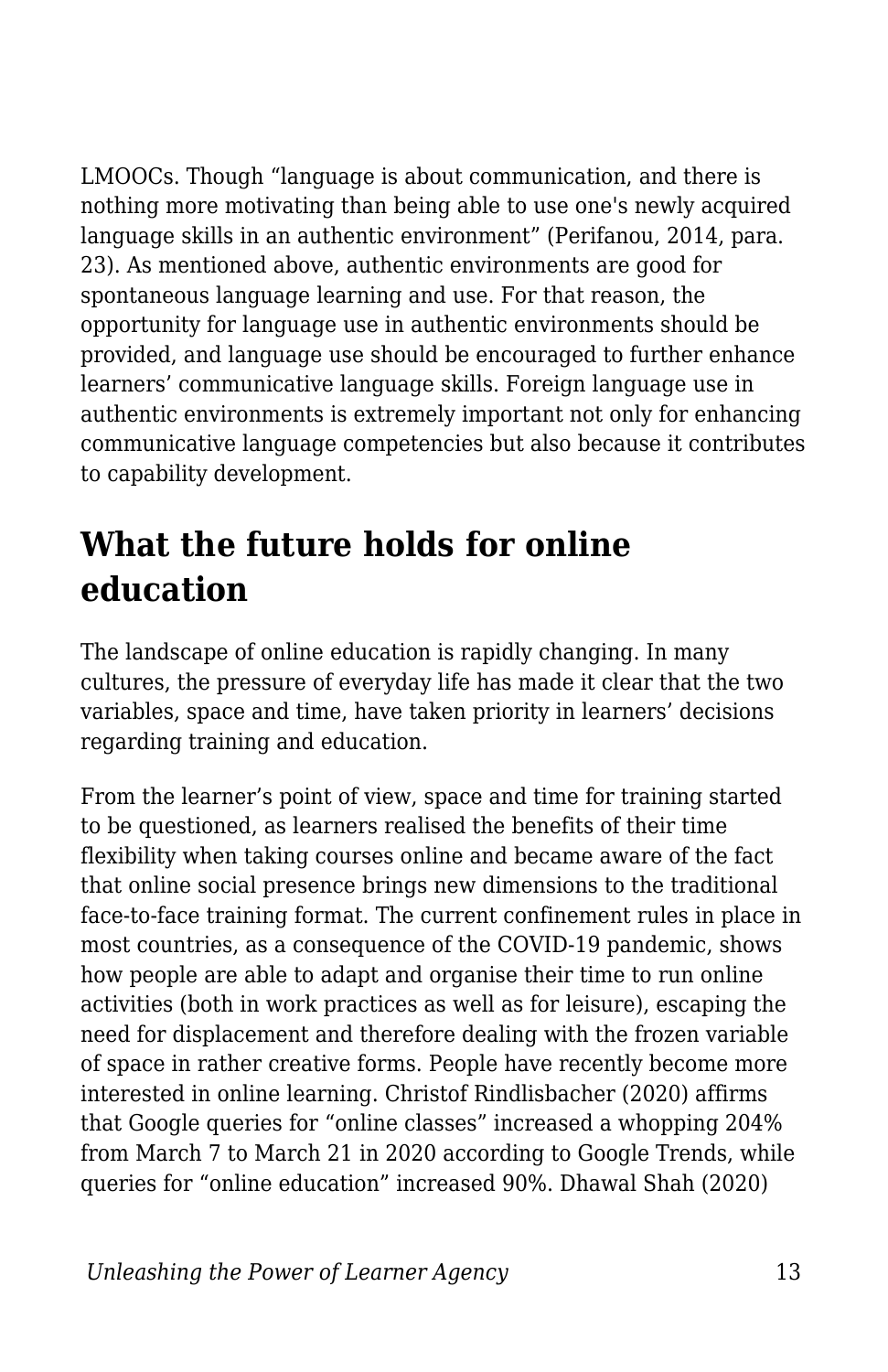(CEO of Class Central) also called attention to the fact that EdX climbed into the top 1000 websites in the world, thereby joining Coursera.

From the point of view of the trainer/teacher, a learner-centred approach is transformative regarding the aims of training/teaching ,as the focus is no longer on transmitting information but rather on promoting learning how to learn. This makes the task of teachers much more difficult as it goes into just "let the learner learn" and the task of designers to offer learning experiences that address the needs of a great variety of learners.

The question is whether this is a temporary effect, which will decrease after the pandemic, or if it is something that will definitively and irreversibly change the educational landscape. It is still early to have an answer to that question, and only statistically calculated previsions could be given right now. But one thing is certain: now more than ever, people need refined self-determined learning skills to upskill and reskill and prepare themselves for the upcoming changes – on personal, professional, economic and political levels – that this pandemic will and has already brought to the world. Only the future will tell us if we – educators, MOOC designers, and researchers – have are up to the task of helping large masses of learners acquire the necessary skills for successful autonomous online learning.

### **References**

- Agonács, N., Matos, J. F., Bartalesi-Graf, D., & O'Steen, D. N. (2019). On the path to self-determined learning: a mixed methods study of learners' attributes and strategies to learn in language MOOCs. *International Journal of Learning Technology, 14*(4), 304–330. https://doi.org/https://doi.org/10.1504/IJLT.2019.106553
- Agonács, N., Matos, J. F., Bartalesi-Graf, D., & O'Steen, D. N. (2020). Are you ready? Self-determined learning readiness of language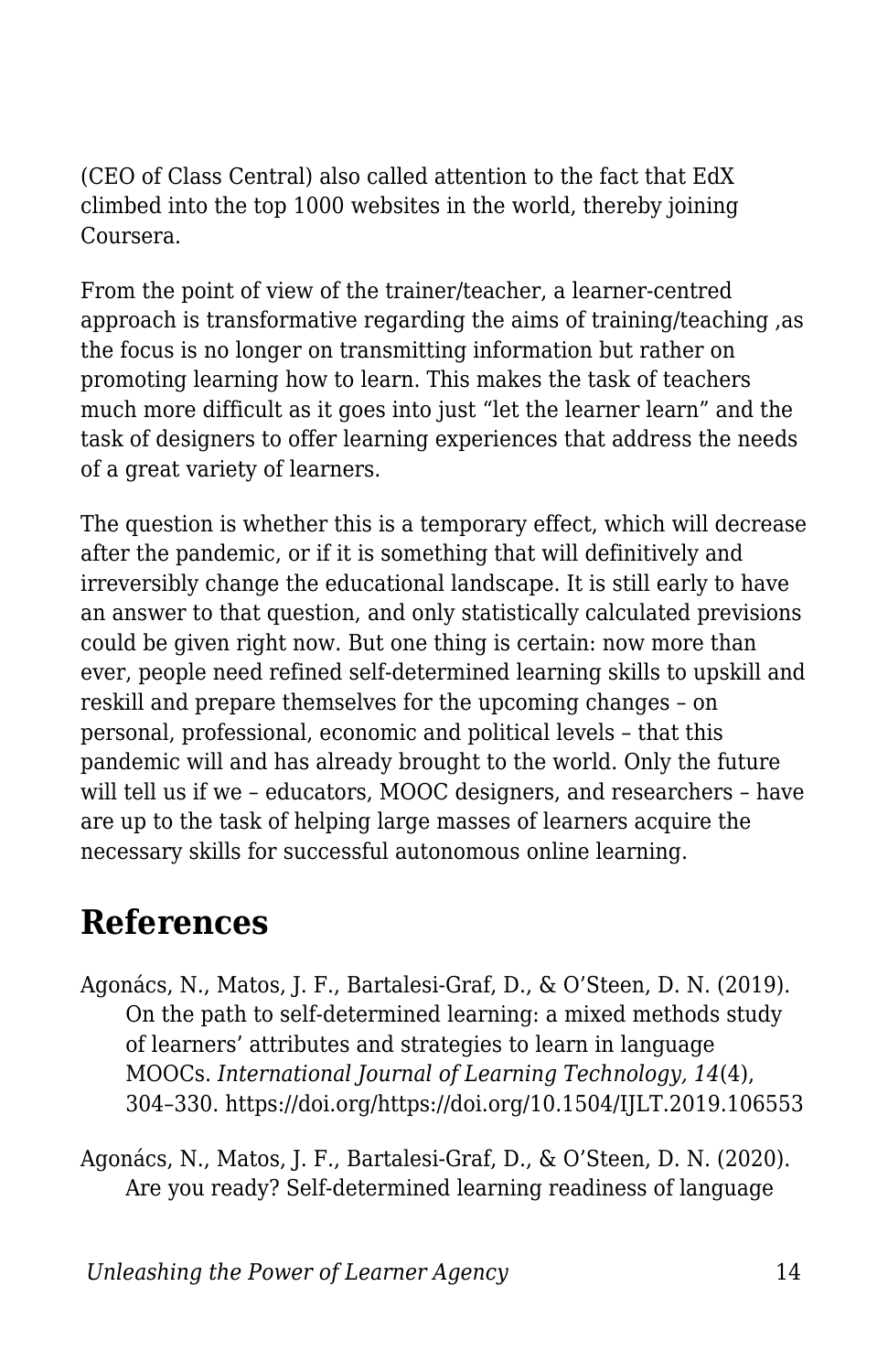MOOC learners. *Education and Information Technologies*, *25*(2), 1161–1179. https://doi.org/10.1007/s10639-019-10017-1

- Baggaley, J. (2013). MOOC rampant. *Distance Education*, *34*(3), 368–378. https://doi.org/10.1080/01587919.2013.835768
- Bárcena, E., & Martín-Monje, E. (2014). Introduction. Language MOOCs: An emerging field. In E. Bárcena & E. Martín-Monje (Eds.), *Language MOOCs: Providing Learning, Transcending Boundaries* (pp. 1–15). De Gruyter Open Ltd.
- Beaven, T., Hauck, M., Comas-Quinn, A., Lewis, T., & de los Arcos, B. (2014). MOOCs: Striking the right balance between facilitation and self-determination. *MERLOT Journal of Online Learning and Teaching*, *10*(1), 31–43. http://jolt.merlot.org/vol10no1/beaven\_0314.pdf
- Brown, A. V. (2009). Students' and teachers' perceptions of effective foreign language teaching: A comparison of ideals. *Modern Language Journal*, *93*(1), 46–60. https://doi.org/10.1111/j.1540-4781.2009.00827.x
- Christophersen, K., Elstad, E., & Turmo, A. (2011). Contextual determinants of school teaching intensity in the teaching of adult immigrant students. *Journal of Adult and Continuing Education*, *17*(1), 3–22. https://doi:10.7227/jace.17.1.3
- Fengning, D. (2012). Using study plans to develop self-directed learning skills: Implications from a pilot project. *College Student Journal*, *1*(46), 223–232.
- Glassner, A., & Back, S. (2020). *Exploring heutagogy in higher education. Academia meets the Zeitgeist*. Springer Nature Singapore Pte Ltd.
- Hase, S., & Hou Tay, B. (2004). Capability for complex systems: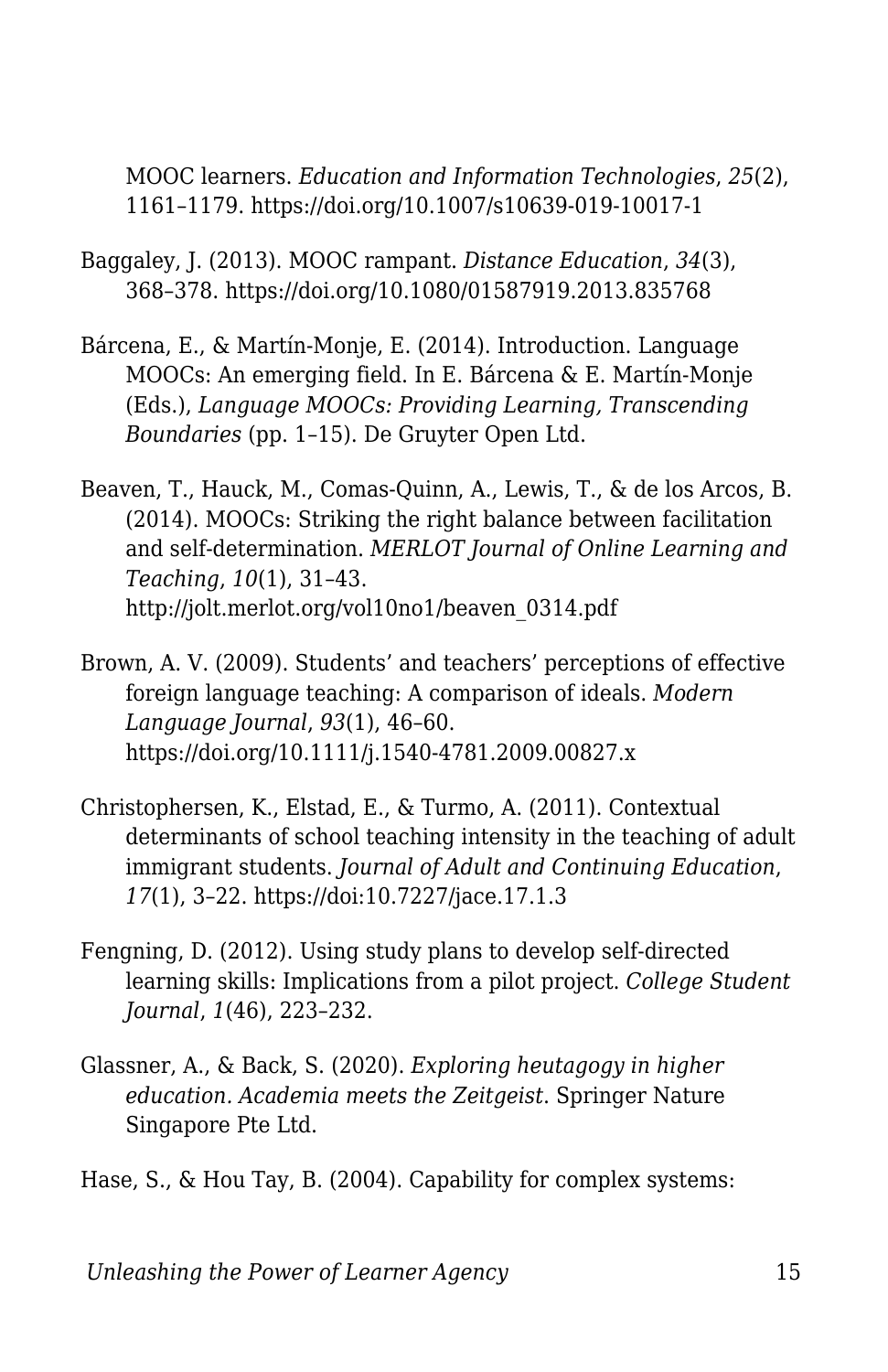beyond competence. *Proceedings of Systems Engineering / Test and Evaluation Conference, SETE 2004, Focusing on Project Success*.

- Hase, S., & Kenyon, C. (2007). Heutagogy: A child of complexity theory. *Complicity: An International Journal of Complexity and Education*, *4*(1), 111–118. https://doi:10.29173/cmplct8766
- Hodges, C. B. (2016). The development of learner self-efficacy in MOOCs. *Proceedings of the 2016 GlobalLearn Conference*.
- Khalil, H., & Ebner, M. (2014). MOOCs completion rates and possible methods to improve retention - A literature review. *Proceedings of World Conference on Educational Multimedia, Hypermedia and Telecommunications 2014*, 1236–1244.
- Krashen, S. (1985). *The input hypothesis: Issues and implications*. Longman.
- Nation, I. S. P. (2001). *Learning vocabulary in another language*. Cambridge University Press.
- Pagnotta, J. (2016). *An examination of how adult English Second Language learners learn pronunciation skills* [Doctorate dissertation]. George Fox University.
- Palmer, H. E. (1921). *The principles of language study*. World Book Company.
- Pappano, L. (2012, November 2). The year of the MOOC. *The New York Times*. http://www.nytimes.com/2012/11/04/education/edlife/massive-ope n-online-courses-are-multiplying-at-a-rapid-pace.html
- Pegrum, M. (2009). *From blogs to bombs. The future of digital technologies in education.* UWA Publishing.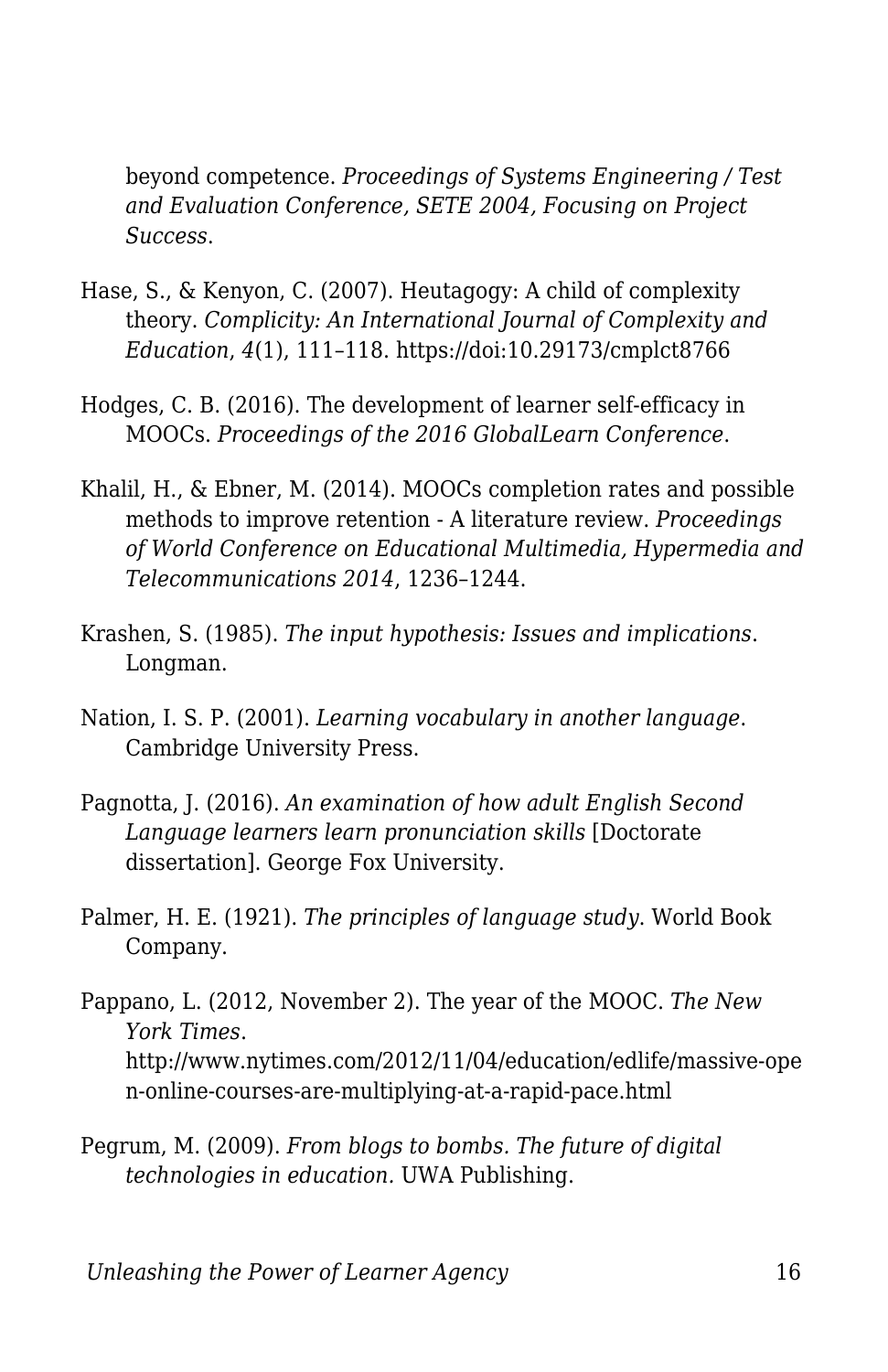http://uwap.uwa.edu.au/static/files/assets/d7e7fbb8/From\_Blogs\_t o\_Bombs\_Extract.pdf

- Perifanou, M. A. (2014). PLEs & MOOCs in language learning context: A challenging connection. *5th International Conference on Personal Learning Environments*,  $16^{th}$ -18<sup>th</sup> July, Tallina.
- Reich, J., & Ruipérez-Valiente, J. A. (2019). The MOOC pivot. *Science Education, 363*(6423), 130–131. https://doi.org/10.1126/science.aav7958.
- Rindlisbacher, C. (2020, March 24). *Surging interest in online education* [Blog post]. https://www.classcentral.com/report/surging-interest-in-online-ed ucation/
- Roberts, C., & Stark, P. (2008). Readiness for self-directed change in professional behaviours: Factorial validation of the Self-Reflection and Insight Scale. *Medical Education*, *42*(11), 1054–1063. https://doi.org/10.1111/j.1365-2923.2008.03156.x
- Shah, D. (2020, April 6). *EdX Breaks Into World's Top-1000 Websites* [Blog post]. Retrieved April 30, 2020, from https://www.classcentral.com/report/edx-top-1000-website/
- Tafazoli, D., & Golshan, N. (2014). Review of computer-assisted language learning: History, merits & barriers. *International Journal of Language and Linguistics*, *2*(5–1), 32–38. https://doi.org/10.11648/j.ijll.s.2014020501.15
- Terras, M. M., & Ramsay, J. (2015). Massive open online courses (MOOCs): Insights and challenges from a psychological perspective. *British Journal of Educational Technology*, *46*(3), 472–487. [https://edtechbooks.org/-ecNK](https://doi.org/10.1111/bjet.12274)

Vygotsky, L. (1986). *Thought and language*. Alex Kozulin (ed.), The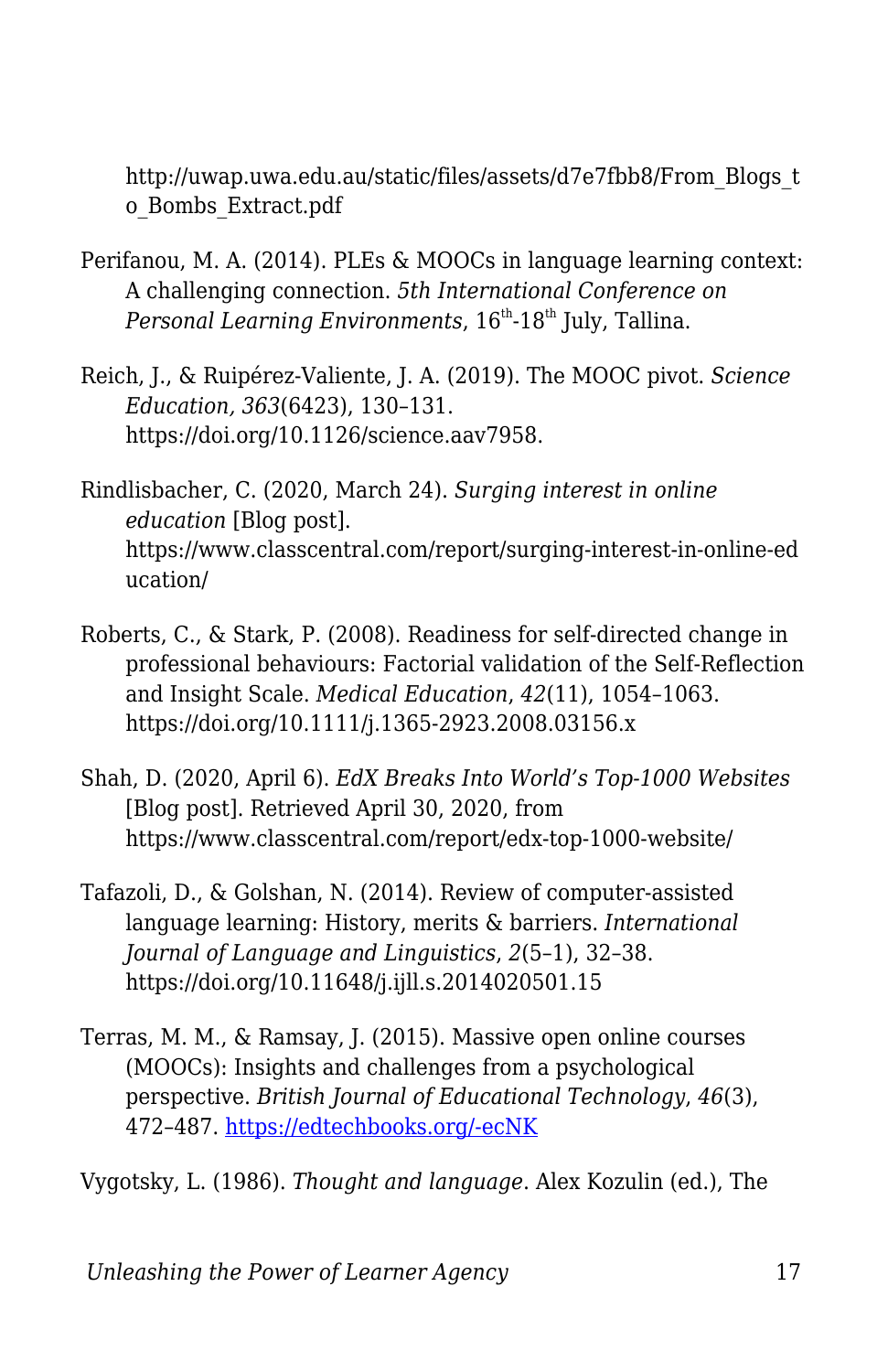#### MIT Press

- Xiao, J. (2014). Learner agency in language learning: The story of a distance learner of EFL in China. *Distance Education*, *35*(1), 4–17. https://doi.org/10.1080/01587919.2014.891429
- Zhou, Z. (2018). Second language learning in the technology-mediated environments. *Asian Education Studies*, *3*(1), 18-28. [https://edtechbooks.org/-ToZh](https://doi.org/10.20849/aes.v3i1.307)

<span id="page-17-0"></span>[\[1\]](#page-5-0) In foreign language teaching, learning materials are considered authentic if they were not artificially created and for intentional pedagogical use in a language course but are taken out from authentic contexts (e.g.: a piece of a newspaper article or film).